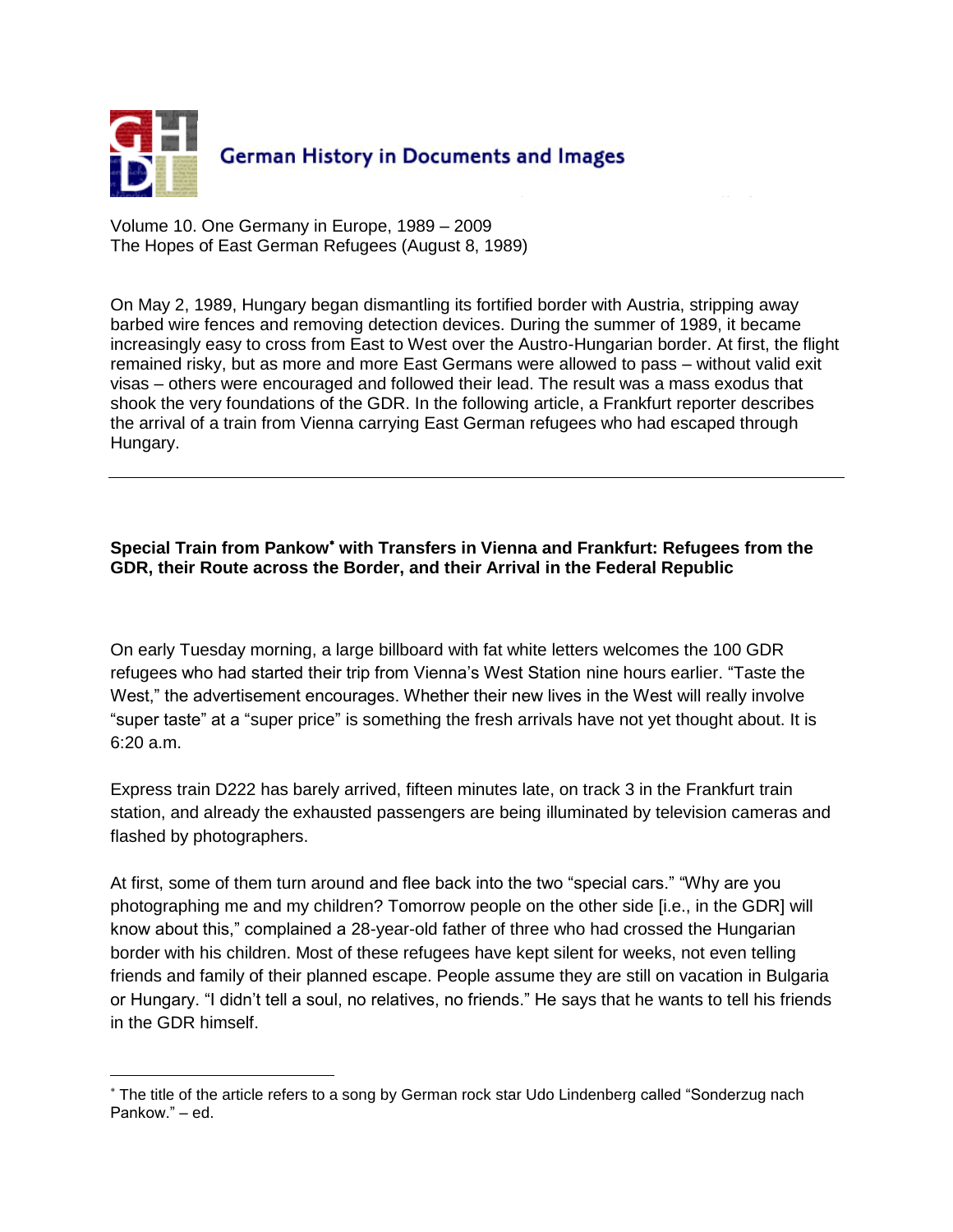None of the resettlers [*Übersiedler*] had gone to the West German embassy in Budapest. "It was basically possible to drive your Trabi from the GDR to the open border in Hungary and continue right into Austria. Some did just that. The cars are parked all around down there," explains a 25 year-old man from Bautzen. He's happy to have "left everything behind." He does not know that in the first half of the year, 56,000 refugees have already entered the Federal Republic; he also cannot know that although the moderator of the *Tagesthemen* evening news did not say, "the boat is full," he did say, "it"s getting crowded." He was referring to the German embassy in Budapest, but he could have just as easily meant the Central Reception Center of the state of Hesse in Giessen, where the 100 refugees were brought on Tuesday: the camp is bursting at the seams.

Away from the large crowd of reporters, a 37-year-old mother is standing with her daughter, son, and a friend of the family. Each of them is carrying a small bag; the 17-year-old daughter also has a yellow plastic bag from a Viennese store. "That"s all we could take with us," says the daughter, who criticized the lack of freedom of expression in the GDR. The mother explains, "We are active Christians and not held in very high regard over there." The father is still in the GDR. "He has no idea where we are," says the daughter.

Officially, the four of them set off for vacation in Hungary on July 23. "Then we looked at the chain-link fence at the border and crossed over the next day. No one was in the nearby Hungarian watchtower and nothing happened." That"s how it went for most of them. No one is boasting or bragging. They give their accounts hesitantly and in a matter-of-fact tone.

Klaus and Bernd from the district of Halle had already planned an escape in 1986. "But it was too dangerous for us at the time." When they heard that the Hungarians had dismantled the border fence, their decision was made. "We crossed the border around midday and didn"t even see any border guards." Others were stopped by Hungarian border patrols, but no one received the now notorious stamp that would have exposed them as would-be escapees back in the GDR; and the second attempt then succeeded. A few married couples have their children with them. One couple waded through the water and reeds of Lake Neusiedl for five hours; they reached Austrian soil at 5:30 in the morning.

The two busses leave the main train station in Frankfurt shortly before seven o"clock, bound for Giessen. In the gray haze of an uncomfortably clammy morning, the busses curve around the skyscrapers in Frankfurt"s financial district. "The Dresdner Bank! Look! They"re everywhere, not just in Dresden," a 25-year-old from Potsdam tells his buddy, also from Potsdam, while pointing to the bank tower.

The people come from all parts of the GDR, from Cottbus, Potsdam, Zeitz, the district of Halle and Karl Marx City. Most of them left the GDR in the last week of July.

"I"ll go anywhere; I want a job, a workplace. The only place I don"t want to go is a small village, where the people are surely too nosy. But Bavaria supposedly needs workers," someone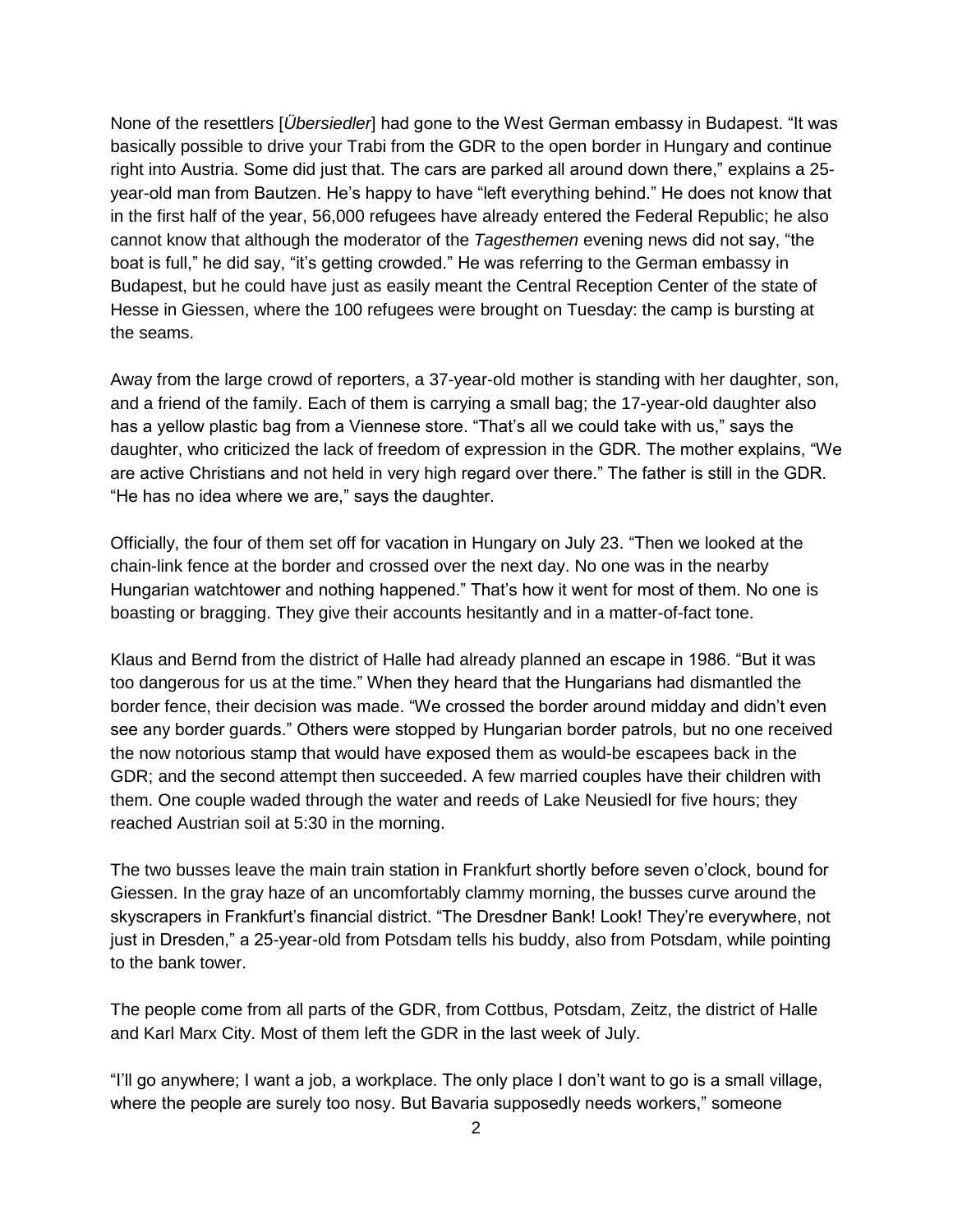remembers hearing. The skilled baker worked for years as a railroad conductor in his home district. "Now I want to work in a bread factory."

Sitting behind him is a 21-year-old who would like to work as a sound technician or electrician in radio broadcasting. "But with my training? We're years behind the times. I can forget it," he says and falls asleep from exhaustion.

"Well, we call him "Gorbi," just like you do. In Karl Marx City we have great reception, and it"s easy to get [television] programs from the West. But the GDR is stagnating; nothing is moving there. You always have to fit in, always say what they want to hear. They"re hopeless. All the countries around us are opening up; only the GDR is staying the course." In neighboring East Bloc countries, young people from the GDR are considered "the biggest jackasses," says the young man. You even feel uncomfortable on vacation, says a young skilled craftsman from Brandenburg, shaking his head. Dressed in a leather jacket, jeans, and tennis shoes, he is hopeful in light of his successful escape, "I am independent and flexible. Nothing will happen to me in the FRG."

The young man next to him, also from Brandenburg, agrees, even though he doesn"t hide his insecurity. "I"m a little afraid of what the future will bring. But I"ll manage," he says, encouraging himself. His self-assured neighbor adds, "of course some people won"t make it, but it will only be the ones who can't think on their own. That's the way it is."

## $[\ldots]$

"If anyone believes that you leave behind your life just like that, and if anyone presumes that we came to the West only for material reasons, then he"s wrong. All I can say to that is: a month in the GDR would be enough for that person, too," asserts a young, long-haired blond man in gym shorts. As soon as he arrives in Giessen, he"ll head for a telephone booth.

"Of course" they have all realized that enough West Germans resent their coming and speak of a "flood of refugees." "Of course" they know that there are two million unemployed in their new homeland. They also know that the golden glow of the West can be deceiving. "But when I told my best friend I definitely had to go on vacation and I had a transit visa for Hungary, he just said, 'Make sure you don't come back with a stamp in your passport.' But now that's past."

Initially, the refugees will face with an "absolute state of emergency" in Giessen. This is how Gerald Weiss of the Hessian Ministry of Social Affairs assesses the situation. With 2,000 "occupants," the reception camp is completely overcrowded. Some of the new arrivals will have to move into gymnasiums or trailers. "We haven"t registered such an influx of refugees since the Wall went up. We can't work miracles. We need room for another 1,000, at the very least." The new arrivals don't care. "We're not staying here very long."